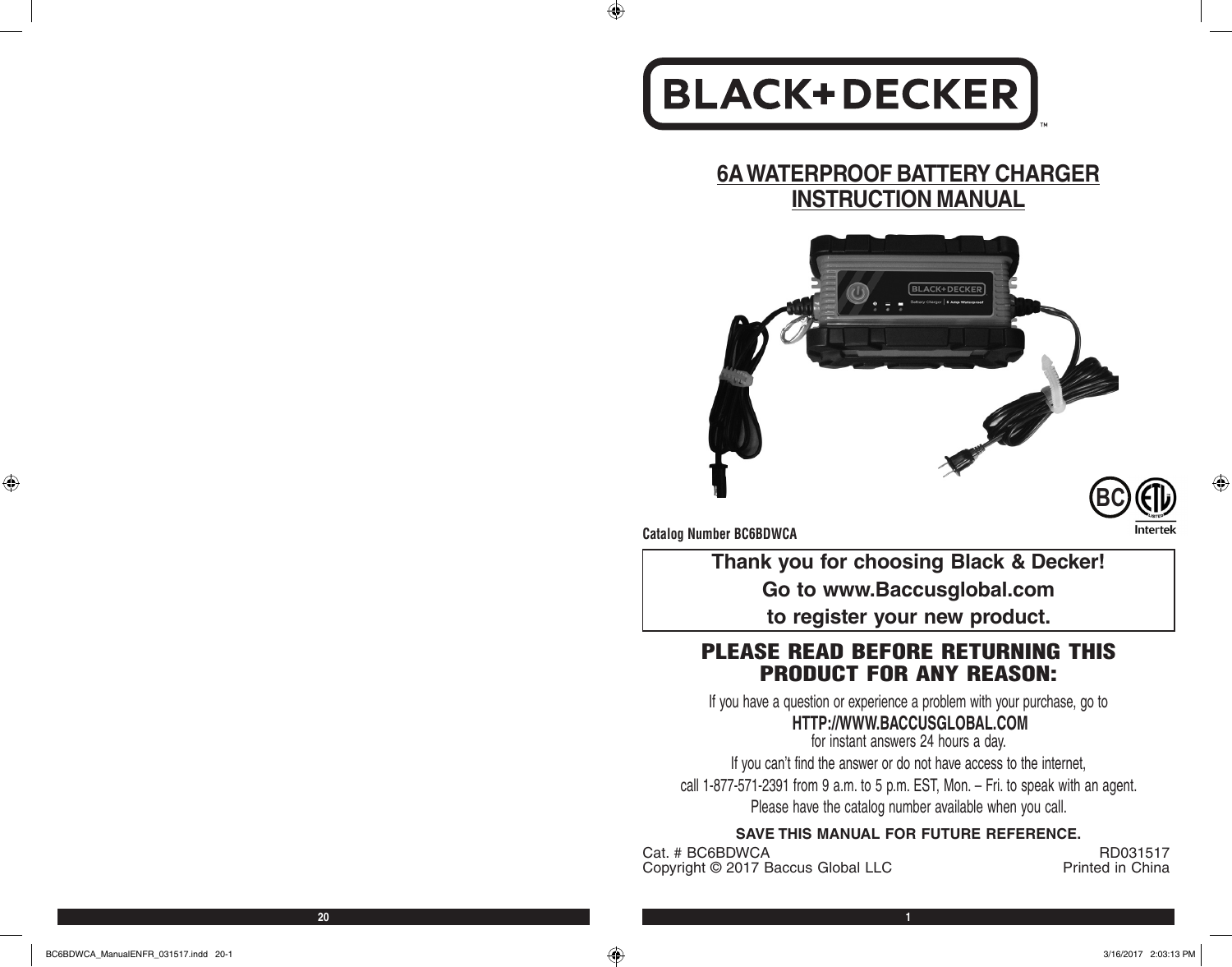$\bigoplus$ 

This Class B digital apparatus complies with Canadian ICES-003. CAN ICES-3(B).

# SAFETY GUIDELINES / DEFINITIONS

**DANGER:** Indicates an imminently hazardous situation which, if not avoided, will result in death or serious injury.

**WARNING:** Indicates a potentially hazardous situation which, if not avoided, could result in death or serious injury.

**CAUTION:** Indicates a potentially hazardous situation which, if not avoided, may result in minor or moderate injury.

**CAUTION:** Used without the safety alert symbol indicates potentially hazardous situation which, if not avoided, may result in property damage.

**RISK OF UNSAFE OPERATION.** When using tools or equipment, basic safety precautions should always be followed to reduce the risk of personal injury. Improper operation, maintenance or modification of tools or equipment could result in serious injury and property damage. There are certain applications for which tools and equipment are designed. Manufacturer strongly recommends that this product NOT be modified and/or used for any application other than for which it was designed. Read and understand all warnings and operating instructions before using any tool or equipment.

# IMPORTANT SAFETY INSTRUCTIONS

**WARNING:** This product or its power cord contains lead, a chemical known to the State of California to cause cancer and birth defect or other reproductive harm. Wash hands after handling.

#### READ ALL INSTRUCTIONS

**WARNING:** Read all instructions before operating product. Failure to follow all instructions listed below may result in electric shock, fire and/or serious injury.

## **GENERAL SAFETY WARNINGS AND INSTRUCTIONS**

- • **Avoid dangerous environments.** Do not expose the clamps or cords to rain or snow.
- **Keep children away.** Keep away from children. This is not a toy!
- **Store indoors.** When not in use, battery chargers should be stored indoors in dry, and high or locked-up places – out of reach of children.
- • **Unplug the battery charger** when not in use.

#### **SPECIFIC SAFETY INSTRUCTIONS FOR POWER CORDS**

- • **Don't abuse cord.** Never carry appliance by cord or yank it to disconnect from receptacle. Keep cord from heat, oil, and sharp edges. Pull by plug rather than cord when unplugging the unit.
- • **Ground Fault Circuit Interrupter** (GFCI) protection should be provided on the circuits or outlets to be used. Receptacles are available having built in GFCI protection and may be used for this measure of safety.

#### **Extension cords**

⊕

- An extension cord should not be used unless absolutely necessary. Use of improper extension cord could result in a risk of fire and electric shock. If an extension cord is used, make sure that the pins of the extension cord are the same number, size and shape as those in the charger.
- Make sure your extension cord is in good condition. When using an extension cord, be sure to use one heavy enough to carry the current your product will draw. An undersized cord will cause a drop in line voltage resulting in loss of power and overheating. The following table shows the correct size to use depending on

cord length and nameplate ampere rating. If in doubt, use the next heavier gage. The smaller the gage number, the heavier the cord.

| <b>AC Input Rating</b><br>Amperes | Recommended Minimum AWG Size for Extension Cords for Battery Chargers<br>American Wire Gage (AWG) Size of Cord<br>Length of Cord, feet (m) |         |          |           |           |  |
|-----------------------------------|--------------------------------------------------------------------------------------------------------------------------------------------|---------|----------|-----------|-----------|--|
| Equal to or<br>greater than       | <b>But less</b><br>than                                                                                                                    | 25(7.6) | 50(15.2) | 100(30.5) | 150(45.6) |  |
|                                   |                                                                                                                                            | 18      | 18       | 18        | 16        |  |
|                                   |                                                                                                                                            | 18      | 18       | 16        | 14        |  |
| 3                                 |                                                                                                                                            | 18      | 18       | 16        | 14        |  |
|                                   |                                                                                                                                            | 18      | 18       | 14        | 12        |  |
| 5                                 |                                                                                                                                            | 18      | 16       | 14        | 12        |  |
| 6                                 |                                                                                                                                            | 18      | 16       | 12        | 10        |  |
| 8                                 | 10                                                                                                                                         | 18      | 14       | 12        | 10        |  |
| 10                                | 12                                                                                                                                         | 16      | 14       | 10        | 8         |  |
| 12                                | 14                                                                                                                                         | 16      | 12       | 10        | 8         |  |
| 14                                | 16                                                                                                                                         | 16      | 12       | 10        | 8         |  |
| 16                                | 18                                                                                                                                         | 14      | 12       | 8         | 8         |  |
| 18                                | 20                                                                                                                                         | 14      | 12       | 8         | 6         |  |

• **Power Cord Safety:** This appliance has a polarized plug (one blade is wider than the other) as a safety feature. This plug will fit into a polarized outlet only one way. If the plug does not fit fully into the outlet, reverse the plug. If it still does not fit, contact a qualified electrician. Do not attempt to defeat this safety feature.

### **SPECIFIC SAFETY INSTRUCTIONS FOR BATTERY CHARGERS**

- • **This unit was designed for household use only.**
- Use of accessories and attachments: The use of any accessory or attachment not recommended by manufacturer for use with this battery charger could be hazardous.
- Stay alert. Use common sense. Do not operate this equipment when you are tired or impaired.
- • **Check for damaged parts.** A part that is damaged should be properly repaired or replaced by manufacturer before further use unless otherwise indicated elsewhere in this instruction manual.
- • **Do not operate** the battery charger near flammable liquids or in gaseous or explosive atmospheres. Motors may spark, and the sparks might ignite fumes.
- • **Do not operate the battery charger** if it has received a sharp blow, been dropped, or has been otherwise damaged in any way. Return it to the manufacturer for repair.
- THIS UNIT IS NOT FOR USE BY CHILDREN AND SHOULD ONLY BE OPERATED BY ADULTS.

#### **WARNING – Burst hazard:**

- Do not use the unit for charging dry-cell batteries that are commonly used with home appliances. These batteries may burst and cause injury to persons and damage property. Use the unit for charging/boosting a LEAD-ACID battery only. It is not intended to supply power to a low-voltage electrical system other than in a starter-motor application.
- Never attempt to charge non-rechargeable batteries.

#### **WARNING – Risk of explosive gases:**

- WORKING IN THE VICINITY OF A LEAD ACID BATTERY IS DANGEROUS. BATTERIES GENERATE EXPLOSIVE GASES DURING NORMAL BATTERY OPERATION. FOR THIS REASON, IT IS OF THE UTMOST IMPORTANCE THAT EACH TIME BEFORE USING THE BATTERY CHARGER YOU READ THIS MANUAL AND FOLLOW INSTRUCTIONS EXACTLY.
- To reduce the risk of battery explosion, follow these instructions and those published by the battery manufacturer and manufacturer of any equipment you intend to use in the vicinity of the battery. Review cautionary markings on these products and on the engine.
- This equipment employs parts (switches, relays, etc.) that produce arcs or sparks. Therefore, if used in a garage or enclosed area, the unit MUST be placed not less than 18 inches above the floor.

#### **WARNING – To reduce the risk of fire:**

- Do not operate near flammable materials, fumes or gases.
- Do not expose to extreme heat or flames.

**2 3**

#### **CAUTION – To reduce the risk of injury or property damage:**

• This charger is not designed for use with every make, manufacture or model of engine. **Use only with 12 volt systems.**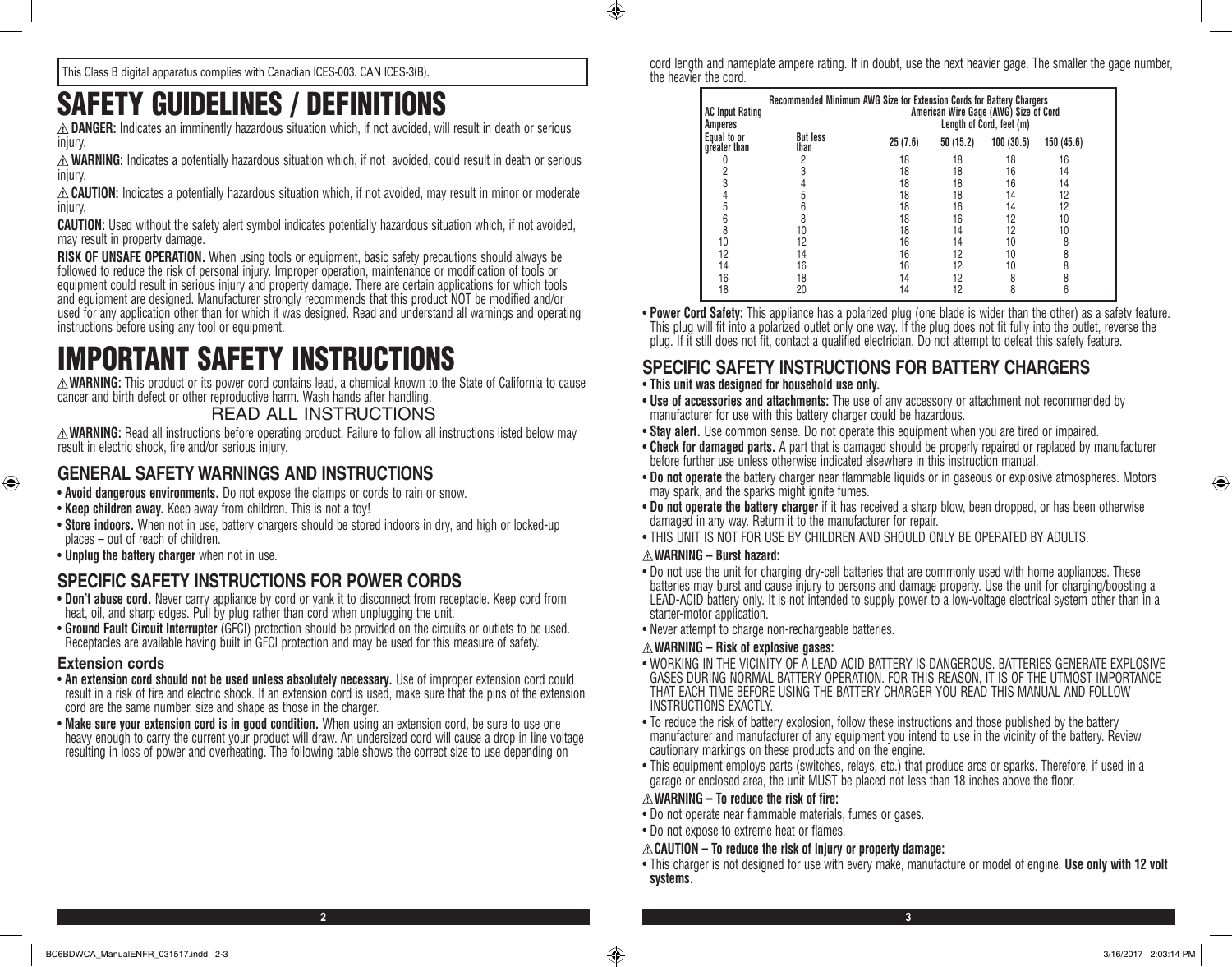- • NEVER ATTEMPT CHARGE A FROZEN BATTERY.
- Do not charge the battery while the engine is operating.
- Stay clear of fan blades, belts, pulleys, and other parts that can cause injury to persons.
- • Vehicles that have on-board computerized systems may be damaged if vehicle battery is jump-started. Before jump-starting, read the vehicle's owner's manual to confirm that external-starting assistance is suitable.
- • When working with lead acid batteries, always make sure someone is close enough to provide immediate assistance in case of accident or emergency.
- • Always have protective eyewear when using this product: contact with battery acid may cause blindness and/or severe burns. Be aware of first aid procedures in case of accidental contact with battery acid.
- Have plenty of fresh water and soap nearby in case battery acid contacts skin.
- If battery acid contacts skin or clothing, wash immediately with soap and water for at least 10 minutes and get medical attention immediately.
- • Never smoke or allow a spark or flame in vicinity of vehicle battery, engine or battery maintainer.
- • Remove personal metal items such as rings, bracelets, necklaces and watches when working with a lead acid battery. A lead acid battery can produce a short circuit current high enough to weld a ring, or similar metal object, to skin causing a severe burn.
- • Be extra cautious to avoid dropping a metal tool onto the battery. It might spark or short-circuit the battery or another electrical part, and that may cause an explosion.
- Never allow battery acid to come in contact with this unit.
- Do not operate this unit in a closed area or restrict ventilation in any way.
- Always turn the battery charger off by unplugging it when not in use.
- Do not open the battery charger there are no user-serviceable parts inside. Opening the battery charger will void manufacturer's warranty.
- Operate battery charger only as described in this Instruction Manual.
- • Check battery charger and components periodically for wear and tear. Return to manufacturer for replacement of worn or defective parts immediately.
- • **IMPORTANT: This unit features an aluminum heat sink, which is used for heat dissipation and is located at the base of the unit. Never touch the heat sink while the unit is operating and never allow the bottom of the unit to contact flammable materials while operating.**

# **DC ACCESSORY PLUG SAFETY**

- $\triangle$  **WARNING!** NEVER connect this unit to a positive grounded vehicle by the DC accessory plug.
- Make sure that the vehicle's accessory socket is clean and free of debris before connecting the unit.
- $\triangle$  **WARNING Risk of fire!** If the vehicle accessory outlet fuse opens (blows) when plugging in this battery charger, do not use this battery charger with this vehicle accessory outlet:
- Do not repeatedly replace the fuse.
- Do not replace the vehicle accessory outlet fuse with one of a higher amperage rating.

– Never attempt to patch the fuse with tin foil or wire. **Any of these actions may cause serious electrical damage and/or a fire.**

#### **SPECIFIC SAFETY INSTRUCTIONS FOR USING THE UNIT IN WET ENVIRONMENTS**

#### **The housing of this unit is rated to IP67 dust-proof and waterproof standards. However, it is recommended that you observe the following:**

- • Never submerge the unit in water deeper than 1 meter, for time longer than 30 minutes and/or in temperatures other than between 41ºF and 104ºF (5ºC and 40ºC), or the unit could sustain permanent damage.
- Never submerge the unit in water unless the bushing (insulation) of the AC or DC cord is intact.
- • Do not allow plug or clamps to be exposed to the elements for long periods of time; and never submerge them.

# **FIRST AID**

⊕

- **SKIN:** If battery acid comes in contact with skin, rinse immediately with water, then wash thoroughly with soap and water. If redness, pain, or irritation occurs, seek immediate medical attention.
- • **EYES:** If battery acid comes in contact with eyes, flush eyes immediately, for a minimum of 15 minutes and seek immediate medical attention.

**WARNING – To reduce the risk of injury or property damage:** Follow these instructions and those published by the manufacturer of any engine you intend to use with this battery charger. Review cautionary markings on the battery charger and engine.

• Read and Understand This Instruction Manual Before Using This Unit.

# SAVE THESE INSTRUCTIONS

# **INTRODUCTION**

Congratulations on purchasing your new *Black & Decker 6 Amp Waterproof Battery Charger*. **Read this Instruction Manual and follow the instructions carefully before using your new battery charger.**

## **FEATURES**

 $\bigoplus$ 

**4 5**

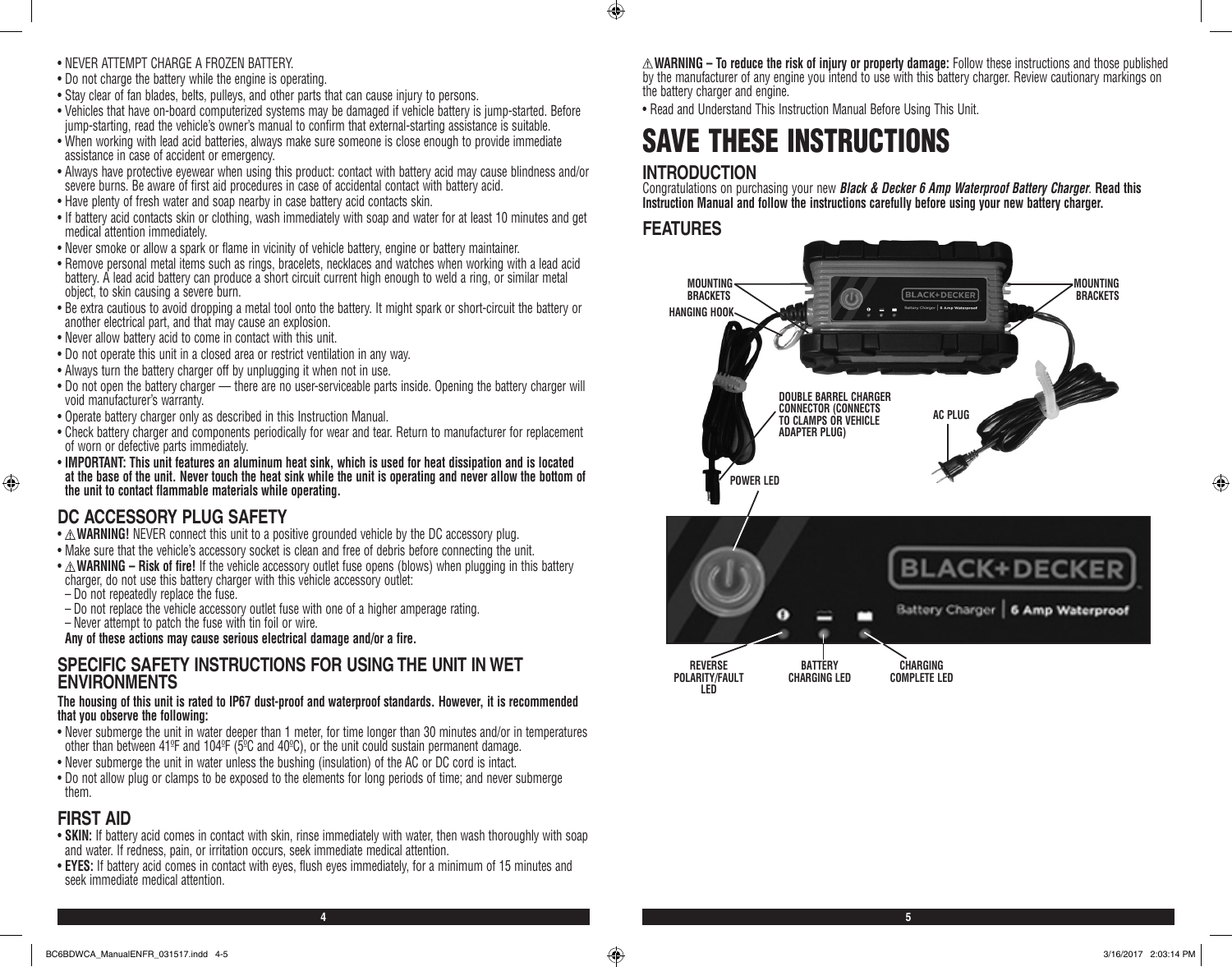

# **PREPARING TO CHARGE**

- 1. Be sure area around battery is well ventilated while battery is being charged.
- 2. Remove battery completely from boat/airplane or any confined area before charging.
- 3. If it is necessary to remove battery from vehicle to charge, or to clean terminals, always remove grounded terminal from battery first. Make sure all accessories in the vehicle are off, so as not to cause an arc.
- 4. Clean battery terminals, taking care to avoid getting corrosive material in eyes.
- 5. Add distilled water in each cell until battery acid reaches level specified by battery manufacturer. This helps purge excessive gas from cells. Do not overfill. For a battery without cell caps (maintenance free), carefully follow manufacturer's charging instructions.
- 6. Study all battery manufacturer's specific precautions, such as removing or not removing cell caps while charging, and recommended rates of charge.
- 7. Determine voltage of battery to be charged by referring to the vehicle manual. The unit is for charging a 12 volt battery only.

#### **Charger Location**

⊕

- Locate charger as far away from battery as cables permit.
- • Never place charger directly above battery being charged; gases from battery will corrode and damage charger.
- Do not set a battery on top of charger.
- Never allow battery acid to drip on charger.
- Charge above freezing temperature and below 40°C (104°F).
- • Never operate charger in a closed-in area or restrict ventilation in any way.
- Marine batteries must be removed and charged on shore.

#### **Connection Precautions**

- Never allow clamps to touch each other.
- Attach clamps to battery and chassis as indicated in the appropriate section ("Charging a battery installed in a vehicle" or "Charging a battery that has been removed from a vehicle").

#### **Charging a battery installed in a vehicle**

- $\triangle$  WARNING: A spark near the battery may cause an explosion. To reduce risk of a spark near the battery:
- 1. Position AC and clamp cords to reduce risk of damage by hood, door, or moving engine part.
- 2. Stay clear of fan blades, belts, pulleys, and other parts that can cause injury to persons.
- 3. Check polarity of battery posts. POSITIVE (POS, P, +) battery post usually has larger diameter than NEGATIVE (NEG,  $N, -$ ) post.
- 4. Determine which post of the battery is grounded (connected) to the chassis. If negative post is grounded to chassis (as in most vehicles), see 5. If positive post is grounded to the chassis, see 6.
- 5. For negative-grounded vehicle, connect POSITIVE (RED) clamp from battery charger to POSITIVE (POS, P, +) ungrounded post of battery. Connect NEGATIVE (BLACK) clamp to vehicle chassis or engine block away from battery. Do not connect clip to carburetor, fuel lines, or sheet-metal body parts. Connect to heavy gauge metal part of the frame or engine block.
- 6. For positive-grounded vehicle, connect NEGATIVE (BLACK) clamp from battery charger to NEGATIVE (NEG, N,  $-$ ) ungrounded post of battery. Connect POSITIVE (RED) clamp to vehicle chassis or engine block away

from battery. Do not connect clip to carburetor, fuel lines or sheet-metal body parts. Connect to a heavy gauge metal part of the frame or engine block.

7. See operating instructions for length of charge information.

When disconnecting charger, disconnect AC cord, remove clip from vehicle chassis, and then remove clip from battery terminal.

#### **Charging a battery that has been removed from a vehicle**

- $\cdot \triangle$ WARNING A spark near the battery may cause an explosion. To reduce risk of a spark near the battery:
- 1. Check polarity of battery posts. The Positive post (marked POS,P, +) usually has a larger diameter than the Negative battery post (marked NEG, N,  $-$ ).
- 2. Attach a 24-inch (minimum length) AWG #6 insulated battery cable to the Negative battery post (marked  $NEG, N, -).$
- 3. Connect the Positive (RED) battery clamp to the Positive battery post (marked POS, P, + or red).
- 4. Stand as far back from the battery as possible, and do not face battery when making final connection.
- 5. Carefully connect the NEGATIVE (BLACK) charger clamp to the free end of the battery cable connected to the negative terminal.
- **Note:** A marine (boat) battery must be removed and charged on shore. To charge it on board requires equipment specifically designed for marine use. This unit is NOT designed for such use.

When disconnecting the charger, always do so in reverse sequence of connecting procedure and break first connection while as far away from battery as practical.

# **SETTING UP THE UNIT**

 $\bigoplus$ 

#### **Mounting the Battery Charger**

This battery charger is designed so that it can be mounted on a flat surface. The unit has four mounting backets at the corners of the unit.

#### **CAUTION – To reduce the risk of product damage:**

- • Ensure that all installation and operating instructions and safety precautions are understood and carefully followed by anyone mounting or using the battery charger. Follow the steps outlined in the "Important Safety Instructions" section of this manual.
- Always disconnect the charger at the AC power source and at battery terminal before mounting the unit.
- When the battery charger is mounted, do not hang anything additional on the battery charger or risk of breakage may occur.
- 1. Position the unit as desired on a flat wall surface near a functioning AC outlet. Make sure the surface is flat and free of obstruction so the unit rests flush with the surface.
- 2. Use an 0.16-inch (4mm) wood screw through each of the mounting brackets to mount the unit. Do not over-tighten as this will damage the housing.

**WARNING:** Do not put the screw through the plastic housing of the unit as this will permanently damage the unit and cause a potential electrical hazard.

#### **Using the Hanging Hook**

The hanging hook allows you to position the battery charger for convenient, hands-free operation.

#### **CAUTION: To reduce the risk of product damage:**

- When charger is hung by the hanging hook, do not shake the charger or object that it is hanging from.
- Do not hang the charger from any electrical wires or anything that it is not secure.
- • Only use the hanging hook for hanging the charger. The hanging hook is not intended to support additional weight. Do not hang anything additional to the hanging hook or risk of breakage may occur.

# **OPERATING INSTRUCTIONS**

- **WARNING To reduce the risk of injury or property damage:**
- • **Always disconnect the AC plug from the AC outlet first before disconnecting the charger from the battery to be charged.**
- • **Ensure that all installation and operating instructions and all safety precautions are understood and observed; then follow the steps outlined in the appropriate section ("Charging a battery installed in a vehicle" or "Charging a battery that has been removed from a vehicle").**

**6 7**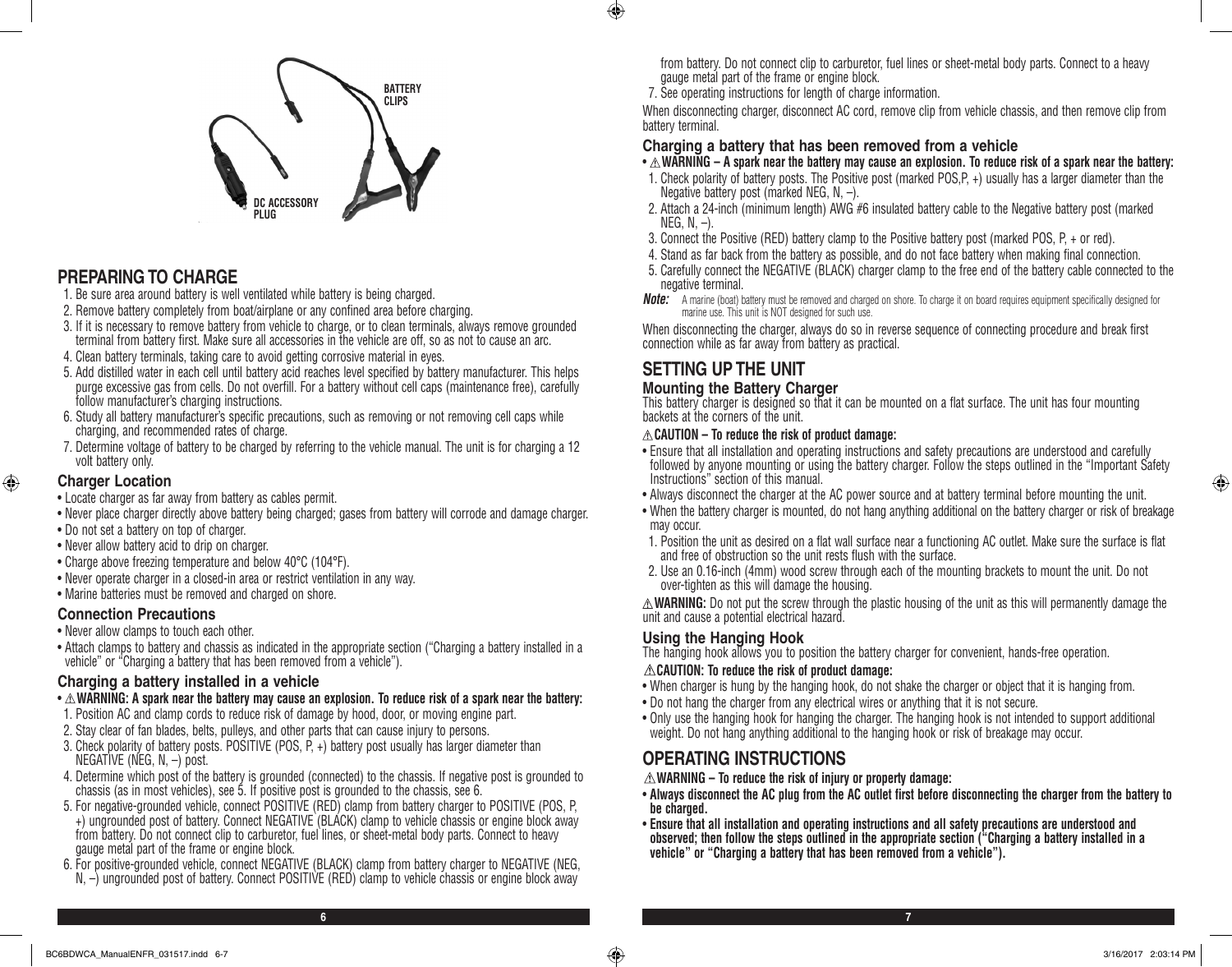#### **Charging Using the Supplied Battery Clips**

- 1. Insert the double barrel tip of the battery clamp cable into the double barrel tip of the battery charger cable (male-to-female and female-to-male). Then plug the battery charger's power cord into an AC outlet. The power LED will light blue to indicate that the charger is plugged in and ready. **Note:** If the Power LED does not come on, check connection with the AC outlet. Make sure the AC outlet is functional.
- 2. **Connect the battery charger to the battery using the battery clamps, following the appropriate directions**
- **in the "Preparing to Charge" section at the front of this manual**.
- 3. When the unit is properly connected and charging, the battery charging LED  $(\equiv)$  will light yellow to indicate the battery is charging.
- **Notes:** If the Charging LED did not come on, check the connection to the battery. If the clamps are properly connected, the battery may be in fault condition. Manufacturer suggests to have the battery tested by a qualified battery service technician. If the clamps are incorrectly connected with regard to polarity, the reverse polarity/fault LED ( $\bullet$ ) will light. Unplug the charger; then remove the clamps. Reconnect the clamps properly.
- 4. When the charging complete LED  $(\equiv)$  lights green, the battery is fully charged.

When disconnecting charger, disconnect AC cord, remove clamp from vehicle chassis, and then remove clamp from battery terminal.

#### **Charging Using the 12 Volt DC Accessory Plug**

**CAUTION – To reduce the risk of property damage:** Make sure that the vehicle's accessory outlet is clean and free of debris before connecting the unit.

- 1. Insert the double barrel tip of the 12 volt DC accessory plug cable into the double barrel tip of the battery charger cable (male-to-female and female-to-male). Then plug the battery charger's power cord into an AC outlet. The power LED will light blue to indicate that the charger is plugged in and ready.
	- **Note:** If the Power LED does not come on, check connection with the AC outlet. Make sure the AC outlet is functional.
- 2. Insert the grooved tip of the 12 volt DC accessory plug into the vehicle's 12 volt DC accessory outlet. Rotate the adapter slightly to make sure there is good contact.
- 3. When the unit is properly connected and charging, the battery charging LED ( $\approx$ ) will light to indicate the battery is charging.
- **Notes:** If the Charging LED did not come on, check the connection to the vehicle's DC accessory outlet. Rotate the adapter slightly to make sure there is good contact. If it is properly connected, the battery may be in fault condition. Manufacturer suggests to have the battery tested by a qualified battery service technician.

Some vehicles require that the ignition be turned to the ACC (accessory) position to activate the DC accessory outlet. If your vehicle ignition is required to be turned to the ACC position, be sure all the vehicle accessories (i.e. heater, fan, radio, TV, lights... etc) are turned off. If not turned off, the charger might not be able to charge the battery.

4. When the charging complete LED  $(\bullet\bullet)$  lights, the battery is fully charged.

When disconnecting charger, disconnect AC cord, and then remove the 12 volt DC accessory plug from the vehicle accessory outlet.

## **TROUBLESHOOTING**

⊕

# **CARE AND MAINTENANCE**

#### **Cleaning and Storage**

To reduce the risk of electric shock, unplug the battery charger from the outlet before attempting any maintenance or cleaning. Turning off the controls will not reduce this risk.

- Store the unit in a clean, dry, cool place when not in use.
- Clean the unit casing and cords (as necessary) with a dry (or slightly damp) cloth. Ensure that unit is completely disconnected from battery and power source before cleaning.
- • To maintain the operating condition and maximize the life of the charger cords, always coil them loosely for storage. Do not wrap them around the unit or crimp them with a tight band.

# **Fuse Replacement (12 Volt DC Charging Adapter)**

- 1. Remove plug from accessory outlet. Remove the end cap by turning counterclockwise and lifting off.
- 2. Remove center pin and spring. Remove fuse.
- 3. Replace fuse with same type and size fuse (8 amp).
- 4. Replace center pin and spring inside plug.
- 5. Replace end cap by turning clockwise.

# **ACCESSORIES**

 $\bigoplus$ 

Recommended accessories for use with this unit may be available from the manufacturer. If you need assistance regarding accessories, please contact the manufacturer at 1-877-571-2391.

 $\triangle$  **WARNING:** The use of any accessory not recommended for use with this appliance could be hazardous.

# **SERVICE INFORMATION**

Whether you need technical advice, repair, or genuine factory replacement parts, contact the manufacturer at 1-877-571-2391.

# **ONE-YEAR LIMITED WARRANTY**

The manufacturer warrants this product against defects in materials and workmanship for a period of ONE (1) YEAR from the date of retail purchase by the original end-user purchaser ("Warranty Period").

If there is a defect and a valid claim is received within the Warranty Period, the defective product can be replaced or repaired in the following ways: (1) Return the product to the manufacturer for repair or replacement at manufacturer's option. Proof of purchase may be required by manufacturer. (2) Return the product to the retailer where product was purchased for an exchange (provided that the store is a participating retailer). Returns to retailer should be made within the time period of the retailer's return policy for exchanges only (usually 30 to 90 days after the sale). Proof of purchase may be required. Please check with the retailer for their specific return policy regarding returns that are beyond the time set for exchanges.

This warranty does not apply to accessories, bulbs, fuses and batteries; defects resulting from normal wear and tear, accidents; damages sustained during shipping; alterations; unauthorized use or repair; neglect, misuse, abuse; and failure to follow instructions for care and maintenance for the product.

This warranty gives you, the original retail purchaser, specific legal rights and you may have other rights which vary from state to state or province to province. This product is not intended for commercial use.

Please complete the Product Registration Card and return within 30 days from purchase of the product to: Baccus Global LLC, One City Centre, 1 North Federal Highway, Suite 200, Boca Raton, FL 33432. **Baccus Global LLC, toll-free number: (877) 571-2391.** 

#### **SPECIFICATIONS**

Input: 120VAC, 60Hz, 1.6A Output: 12VDC, 6A

Imported by Baccus Global LLC, One City Centre, 1 North Federal Highway, Suite 200, Boca Raton, FL 33432 www.Baccusglobal.com 1-877-571-2391

⊕

**8 9**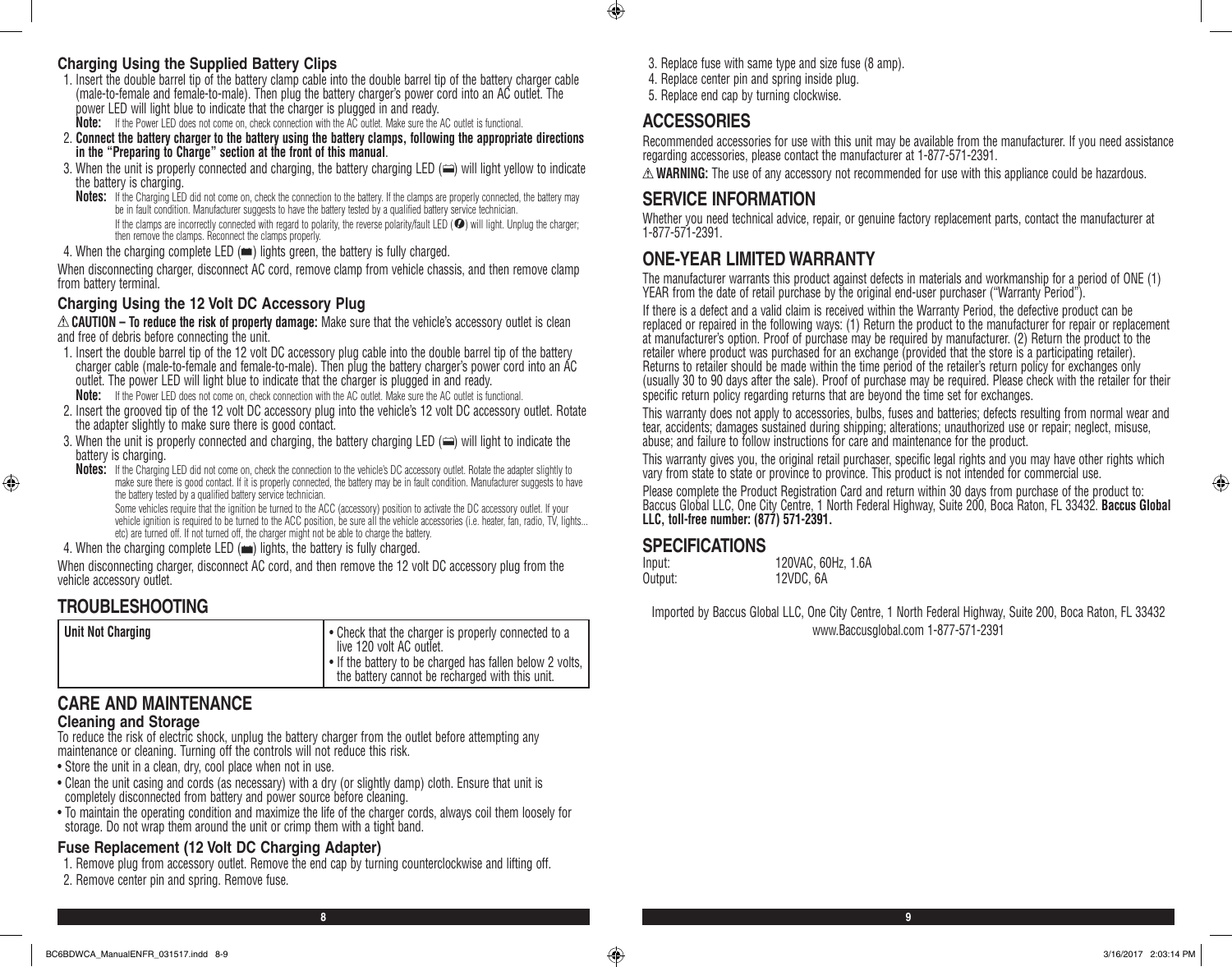# **BLACK+DECKER**

# **CHARGEUR DE BATTERIE DE 6A IMPERMÉABLE MODE D'EMPLOI**



**Numéro de catalogue BC6BDWCA**

⊕

**Merci d'avoir choisi Black & Decker! Consulter le site Web www.Baccusglobal.com**

**pour enregistrer votre nouveau produit.**

# À LIRE AVANT DE RETOURNER CE PRODUIT POUR QUELQUE RAISON QUE CE SOIT:

Si des questions ou des problèmes surgissent après l'achat d'un produit,

consulter le site Web

# **HTTP://WWW.BACCUSGLOBAL.COM**

pour obtenir des réponses instantanément 24 heures par jour. Si la réponse est introuvable ou en l'absence d'accès à Internet, composer le 1-877-571-2391 de 9 h à 17 h HNE, du lundi au vendredi, pour parler avec un agent. Prière d'avoir le numéro de catalogue sous la main lors de l'appel.

## **CONSERVER CE MANUEL POUR UN USAGE ULTÉRIEUR.**

Cat. # BC6BDWCA RD031517 Tous droits réservés © 2017 Baccus Global imprimé en Chine

Cet appareil numérique de classe B est conforme à la norme NMB-003 du Canada. NMB-3(B).

# LIGNES DIRECTRICES EN MATIÈRE DE SÉCURITÉ/DÉFINITIONS

**DANGER :** indique une situation dangereuse imminente qui, si elle n'est pas évitée, entraînera la mort ou des blessures graves.

**AVERTISSEMENT :** indique une situation potentiellement dangereuse qui, si elle n'est pas évitée, pourrait entraîner la mort ou des blessures graves.

**ATTENTION :** indique une situation potentiellement dangereuse qui, si elle n'est pas évitée, pourrait entraîner des blessures légères ou modérées.

Le terme **ATTENTION** utilisé sans le symbole d'alerte à la sécurité indique une situation potentiellement dangereuse qui, si elle n'est pas évitée, pourrait se solder par des dommages matériels.

**DANGERS D'UTILISATION DANGEREUSE.** Lors de l'utilisation d'outils ou d'équipements, des précautions de base en matière de sécurité doivent être prises afin de réduire le risque de blessure. Un fonctionnement, un entretien ou une modification inappropriée des outils ou des équipements pourrait provoquer de graves blessures ou des dommages matériels. Certains outils et équipements sont conçus pour des applications spécifiques. Black & Decker recommande fortement NE PAS modifier ce produit ou de NE PAS l'utiliser pour une application autre que celle pour laquelle il a été conçu. Lire et comprendre tous les avertissements et toutes les directives d'utilisation avant d'utiliser un outil ou un équipement.

# **TIVES DE SECURITE IMPORTANTES**

**AVERTISSEMENT :** Ce produit ou son cordon contient du plomb, un élément chimique reconnu par l'État de la Californie comme étant la cause de cancers et de malformations congénitales ou d'autres troubles de la reproduction. Lavez vos mains après les avoir manipulés.

# **LIRE TOUTES LES DIRECTIVES**

AVERTISSEMENT : Lire toutes les directives avant d'utiliser le produit. Négliger de suivre toutes les directives suivantes peut entraîner des risques de décharge électrique, d'incendie et/ou de blessures graves.

# **AVERTISSEMENTS ET DIRECTIVES DE SÉCURITÉ GÉNÉRALES**

- • **Éviter les environnements dangereux.** Ne pas exposer les colliers ou les câbles à la pluie ou à la neige.
- • **Tenez les enfants à l'écart.** Tenir hors de portée des enfants. Il ne s'agit pas d'un jouet!
- • **Rangez à l'intérieur.** Ranger les chargeurs de batteries à l'intérieur, au sec, dans un endroit en hauteur ou sous clé lorsque non utilisés — hors de la portée des enfants.
- • **Débranchez le chargeur de batterie** lorsque non utilisé.

# **CONSIGNES DE SÉCURITÉ SPÉCIFIQUE POUR LES CORDONS D'ALIMENTATION**

- • **Ne maltraitez pas le cordon.** Ne transportez jamais appareil par le cordon ni tirer pour le débrancher de la prise. Garder le cordon de la chaleur, de l'huile et des objets tranchants. Tirez sur la prise et non le cordon lorsque vous débranchez l'appareil.
- • **Disjoncteur différentiel (DDFT)** protection du sol devraient être fournies sur les circuits ou des sorties à utiliser. Prises intégré sont disponibles en protection DDFT et peuvent être utilisés pour cette mesure de sécurité.

#### **Rallonges**

- • **Utilisez une rallonge seulement s'il n'y a pas d'autres options.** L'utilisation d'une rallonge inadéquate risque de provoquer un incendie et une électrocution. Dans ce cas, assurez-vous que les broches de la rallonge correspondent au numéro, à la dimension et à la forme de celles du chargeur.
- • **Si vous devez utiliser une rallonge,** assurez-vous que la rallonge est en bon état. Assurez-vous d'utiliser une rallonge de calibre assez gros pour transporter le courant débité par l'appareil auquel il est branché, le cas échéant. Une rallonge de calibre insuffisant provoquera une chute de tension qui entraînera une perte de puissance et une surchauffe. Voici un tableau qui indique le bon calibre à utiliser selon la longueur de la

⊕

**10 11**

 $\bigcirc$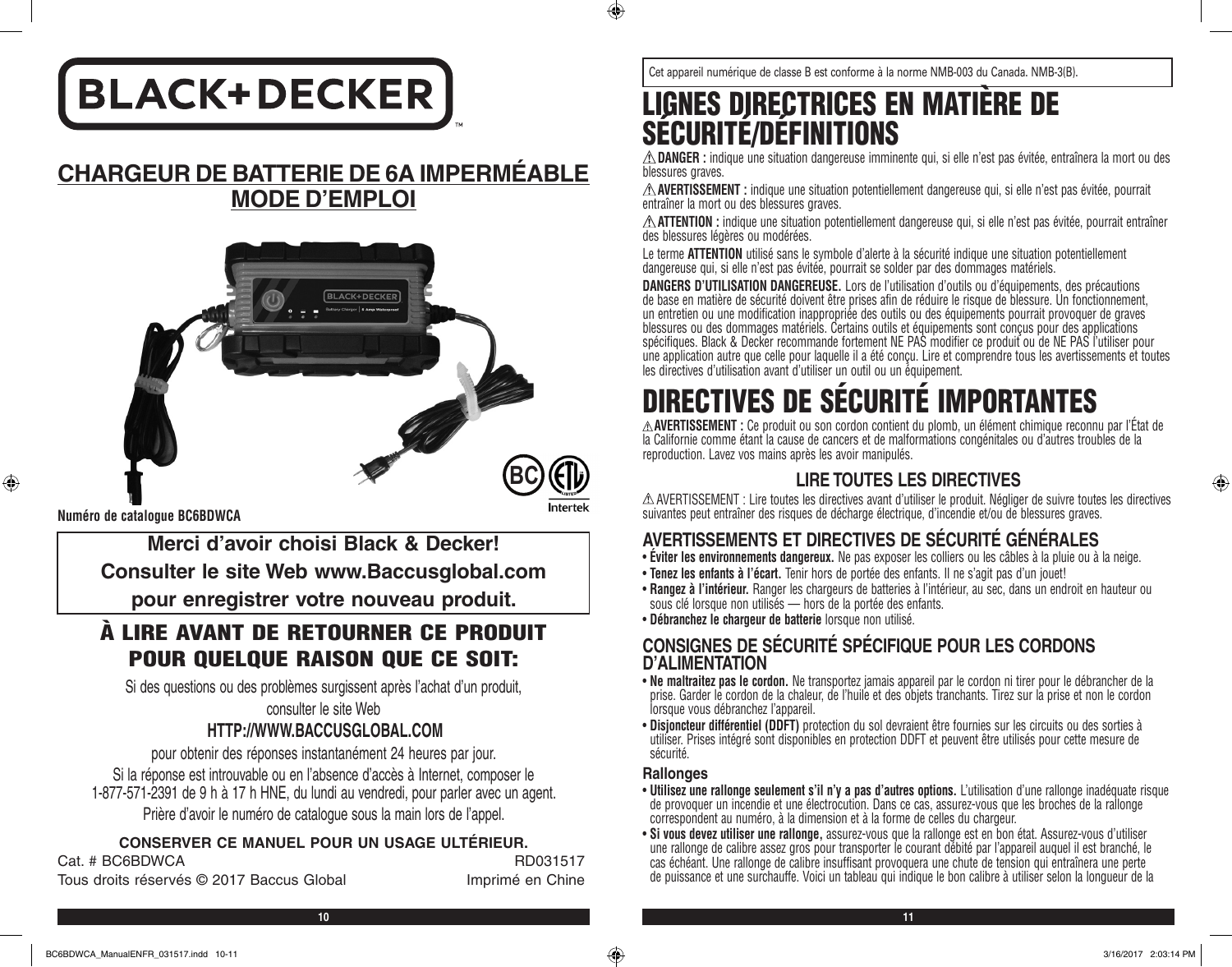rallonge et l'intensité nominale de la plaque signalétique. En cas de doute, utilisez le calibre supérieur suivant. Plus le numéro du calibre est petit, plus la rallonge est grosse.

| Intensité nominale (c.a.)<br>Ampérage |                          | Calibre américain (AWG.) minimum recommandé pour les rallonges de chargeurs de batteries<br>Calibre américain (AWG) de la rallonge<br>Longueur la rallonge en pieds (m) |          |           |            |  |
|---------------------------------------|--------------------------|-------------------------------------------------------------------------------------------------------------------------------------------------------------------------|----------|-----------|------------|--|
| Egale à ou<br>supérieure à            | <b>Mais moins</b><br>que | 25(7.6)                                                                                                                                                                 | 50(15.2) | 100(30.5) | 150 (45.6) |  |
|                                       |                          |                                                                                                                                                                         | 8        | 8         | 16         |  |
|                                       |                          | 8                                                                                                                                                                       | 18       | 6         | 14         |  |
|                                       |                          | 8                                                                                                                                                                       | 18       | 6         | 14         |  |
|                                       |                          | 8                                                                                                                                                                       | 18       | 4         | 12         |  |
|                                       |                          | 8                                                                                                                                                                       | 16       |           | 12         |  |
|                                       |                          | 8                                                                                                                                                                       | 16       |           | 10         |  |
|                                       |                          | 18                                                                                                                                                                      | ,4       |           | 10         |  |
|                                       |                          | 16                                                                                                                                                                      | 14       |           |            |  |
|                                       | 14                       | 16                                                                                                                                                                      |          |           |            |  |
| 14                                    | 16                       | 16                                                                                                                                                                      |          |           |            |  |
| 16                                    | 18                       | 14                                                                                                                                                                      |          |           |            |  |
| 8                                     | 20                       | .4                                                                                                                                                                      |          |           |            |  |

• **Sécurité cordon d'alimentation :** Cette unité ont une fiche polarisée (une lame est plus large que l'autre) comme une fonction de sécurité. Cette fiche ne peut s'insérer dans une prise polarisée que dans un sens. Si la fiche n'entre pas complètement dans la prise, inversez la fiche. Si cela ne fonctionne toujours pas, contactez un électricien qualifié. Ne pas tenter de contourner ce dispositif de sécurité.

# **CONSIGNES DE SÉCURITÉ SPÉCIFIQUES AUX BATTERIES D'APPOINT**

#### • **Cette unité a été conçu pour un usage domestique seulement.**

- • **L'utilisation d'accessoires et pièces jointes :** l'utilisation de tout accessoire ou pièce jointe non recommandé par le fabricant pour une utilisation avec ce chargeur de batterie peut être dangereux.
- • **Restez vigilant.** Utiliser le bon sens. Ne pas utiliser cet appareil lorsque vous êtes fatigué ou facultés affaiblies.
- • **Vérifier les pièces endommagées.** Une partie endommagée doit être correctement réparée ou remplacée par le fabricant avant une nouvelle utilisation, sauf indication contraire ailleurs dans ce manuel d'instruction.
- • **Ne pas utiliser le chargeur de batterie** à proximité de liquides inflammables ou en atmosphères gazeuses ou explosives. Motors risque de provoquer, et les étincelles qui pourraient enflammer les vapeurs.
- **Ne pas faire fonctionner le chargeur de batterie** si elle a reçu un sérieux coup, été abandonnées, ou a été autrement endommagé de quelque façon que ce soit. Retour au fabricant pour réparation.
- • CET APPAREIL EST CONÇU UNIQUEMENT POUR UNE UTILISATION PAR DES ADULTES ET NON PAR DES ENFANTS.

#### **AVERTISSEMENT – Risque d'éclatement :**

⊕

- • Ne pas utiliser l'appareil pour charger des batteries sèches communément utilisées dans les appareils ménagers. Ces batteries sont susceptibles d'exploser et de causer des blessures corporelles et des dommages matériels. Employez l'unité pour charger une batterie D'ACIDE DE PLOMB seulement. Il n'est pas destiné à alimenter un système électrique basse tension autre que dans une application démarreur-moteur.
- Ne jamais tenter de recharger des piles non rechargeables.

#### **AVERTISSEMENT – Risque de gaz explosifs :**

- • IL EST DANGEREUX DE TRAVAILLER À PROXIMITÉ D'UNE BATTERIE AU PLOMB. LES BATTERIES GÉNÈRENT DES GAZ EXPLOSIFS DANS LE CADRE DE LEUR FONCTIONNEMENT NORMAL. C'EST POURQUOI IL EST EXTRÊMEMENT IMPORTANT DE LIRE LE PRÉSENT MODE D'EMPLOI AVANT CHAQUE UTILISATION DE LE CHARGEUR ET D'EN SUIVRE EXACTEMENT LES DIRECTIVES.
- • Pour réduire le risque d'explosion de batterie, suivre ces directives et celles publiées par le fabricant de la batterie et de tout équipement que vous avez l'intention d'utiliser à proximité de la batterie. Examiner les indications de mise en garde apposées sur ces produits et sur le moteur.
- • Ce matériel utilise des pièces (commutateurs, relais, etc.) qui produisent des arcs ou des étincelles. Pour ces raisons, si l'appareil est utilisé dans un garage ou un espace clos, l'appareil DOIT être installé à un minimum de 457 mm (18 po) au-dessus du sol.

#### **AVERTISSEMENT — Pour réduire le risque d'incendie :**

- • N'utilisez pas à proximité de matières, vapeurs ou gaz inflammables.
- • Protégez l'unité de la chaleur extrême ou des flammes.
- **ATTENTION Pour réduire le risque de blessures ou de dommages matériels :**
- • Ce chargeur n'est pas conçu pour être utilisé avec toutes les marques, la fabrication ou le modèle de moteur. **Utilisez uniquement avec les systèmes 12 volts.**
- NE JAMAIS ESSAYER DE CHARGER UNE BATTERIE GELÉE
- Ne pas charger la batterie lorsque le moteur est en marche.
- • Rester loin de pales de ventilateur, courroies, poulies et autres pièces qui peuvent causer des blessures.
- • Les véhicules dotés de systèmes informatisés intégrés peuvent être endommagés si la batterie est toujours raccordée au véhicule tandis que le chargeur d'entretien est en service. Avant d'utiliser un chargeur d'entretien de batterie, lire le manuel du propriétaire pour vous assurer de suivre le bon mode d'utilisation.
- • Lorsque vous travaillez avec les batteries au plomb-acide, assurez-vous toujours que quelqu'un est assez proche pour fournir une assistance immédiate en cas d'accident ou d'urgence.
- • Toujours utiliser une protection oculaire lors de l'utilisation du produit : le contact avec l'acide de batterie pourrait provoquer une perte de vue, des brûlures graves ou les deux. Connaître les mesures de premiers soins en cas de contact accidentel avec de l'acide de batterie.
- • Avoir de l'eau fraîche et du savon à proximité au cas où l'acide de la batterie entrerait en contact avec la peau.
- • Si de l'acide de batterie entre en contact avec la peau ou les vêtements, laver immédiatement la zone touchée au savon et à l'eau pendant un minimum de 10 minutes et obtenir des soins médicaux immédiatement.
- • Ne jamais fumer et toujours éviter la présence d'étincelles et de flammes à proximité de la batterie du véhicule, du moteur ou du chargeur.
- • Retirer tous les articles personnels métalliques, notamment bagues, bracelets, colliers et montres, lors de la manipulation d'une batterie au plomb. Une batterie au plomb est susceptible de produire un courant de courtcircuit suffisamment important pour faire fondre une bague ou tout autre article en métal, provoquant alors une brûlure grave.
- • Être très prudent pour éviter de faire tomber un outil métallique sur la batterie. Il peut provoquer une étincelle ou court-circuit de la batterie ou d'une autre partie électrique, qui peut causer une explosion.
- • Ne pas mettre de l'acide de batterie en contact avec l'unité.
- • Ne jamais utiliser l'unité dans un espace clos ou avec aération restreinte.
- Toujours mettre le chargeur de batterie en débranchant il lorsqu'il n'est pas utilisé.
- • N'ouvrez pas le chargeur de batterie il n'y a aucune pièce réparable par l'utilisateur. Ouvrant la chargeur de batterie annule la garantie du fabricant.
- Utiliser le chargeur de batterie tel que décrit dans ce manuel d'instructions.
- • Vérifier le chargeur de batterie et composants périodiquement pour l'usure. Retour au fabricant pour le remplacement des pièces usées ou défectueuses immédiatement.
- • **IMPORTANT : Cet appareil dispose d'un dissipateur de chaleur en aluminium, qui est utilisé pour la dissipation de la chaleur et qui est située à la base de l'appareil. Ne touchez jamais le dissipateur de chaleur alors que l'appareil est en marche et ne permettra jamais que le fond de l'appareil de communiquer avec des matières inflammables pendant le fonctionnement.**

# **SÉCURITÉ QUAND L'UTILISATION DE LA PRISE ACCESSOIRE CC**

- $\triangle$  **AVERTISSEMENT!** NE JAMAIS raccorder cet appareil à un véhicule à la terre positif par la prise accessoire de CC.
- • Assurez-vous que la sortie accessoire du véhicule est propre et exempte de débris avant de relier l'unité.
- • **AVERTISSEMENT Risque d'incendie!** Si le fusible de la prise accessoire du véhicule s'ouvre « brûle » en branchant ce chargeur de batterie, ne l'utilisez pas dans ce cas :
- Ne remplacez pas les fusibles à répétition.
- Ne remplacez pas le fusible de la prise accessoire du véhicule par un fusible d'intensité nominale plus importante.
- N'essayez jamais de réparer le fusible avec du papier d'aluminium ou du fil.

**Une telle pratique risque de provoquer de graves dommages électriques et/ou un incendie.**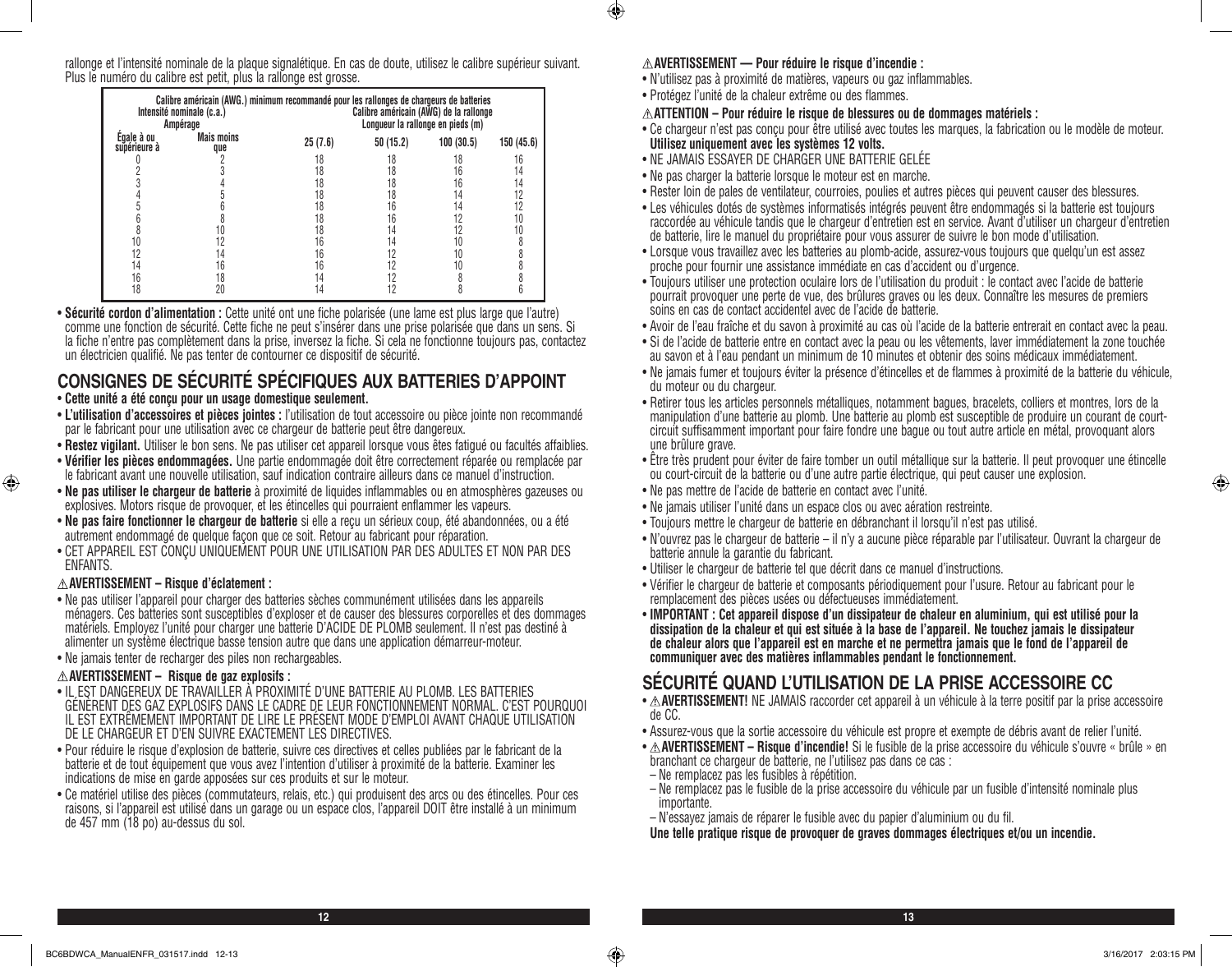### **CONSIGNES DE SÉCURITÉ SPÉCIFIQUES À L'UTILISATION DE L'APPAREIL DANS DES ENVIRONNEMENTS HUMIDES**

**Le boîtier de cette unité est évalué à IP67 étanche à la poussière et aux normes étanches. Cependant, il est recommandé que vous observez ce qui suit :**

- • Ne jamais immerger l'unité dans des profondeurs d'eau supérieure à 1 mètre, pour plus de temps de 30 minutes et / ou températures hors de la plage de 41ºF et 104ºF (5ºC et 40ºC), ou l'unité pourrait subir des dommages permanents.
- • Ne jamais immerger l'appareil dans l'eau à moins que la douille (isolation) du cordon d'alimentation CA ou CC est intacte.
- • Ne laissez pas la fiche ou pinces à être exposés aux éléments pendant de longues périodes de temps, et jamais submerger.

# **PREMIERS SOINS**

- • **PEAU :** Si de l'acide de pile entre en contact avec la peau, rincer immédiatement avec de l'eau puis laver soigneusement avec de l'eau savonneuse. Si une rougeur, une douleur ou une irritation se produit, consulter tout de suite un médecin.
- • **YEUX :** si de l'acide de batterie entre en contact avec les yeux, les laver immédiatement à grande eau pendant un minimum de 15 minutes et consulter immédiatement un médecin.

**AVERTISSEMENT — Pour réduire le risque de blessures :** Suivre ces directives ainsi que celles publiées par le fabricant de la batterie et de tout équipement que vous avez l'intention d'utiliser avec cet appareil. Examiner les indications d'avertissement apposées sur ce produit et sur le moteur.

• Lire et comprendre cette mode d'emploi avant d'utiliser cet appareil.

# CONSERVER CES MESURES

#### **INTRODUCTION**

Félicitations pour l'achat de votre *chargeur de batterie de 6A imperméable de Black & Decker®*. **Lisez ces consignes d'utilisation et suivez-les scrupuleusement avant d'utiliser votre chargeur de batterie neuf.**

# **CARACTÉRISTIQUES**

 $\bigoplus$ 



⊕

 $\bigoplus$ 

**14 15**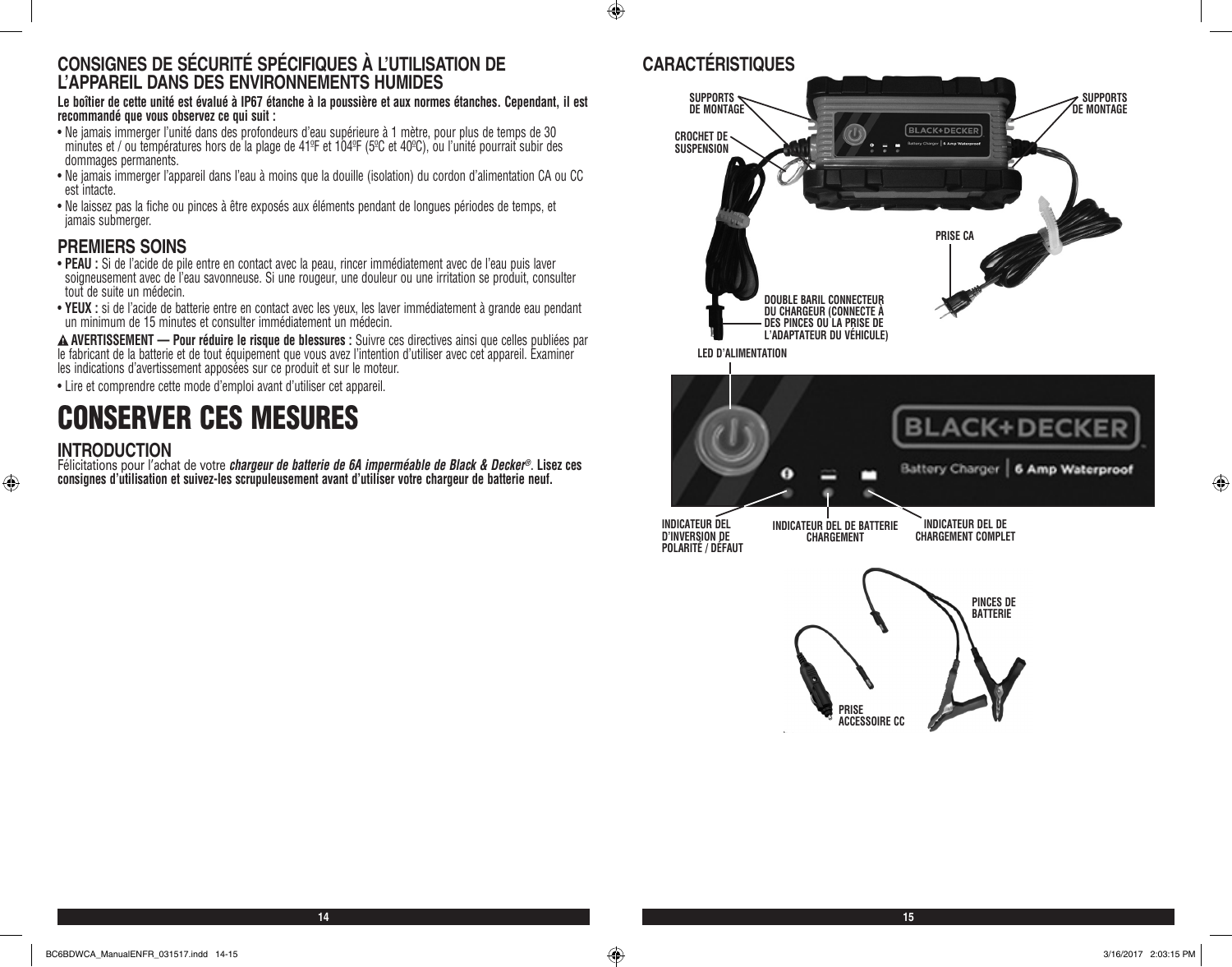# **PRÉPARER À CHARGER**

- 1. Soyez sûr que le secteur autour de la batterie est puits-aéré tandis que la batterie est en charge.
- 2. Retirez complètement la batterie d'accumulateurs du bateau ou de l'avion ou de tout autre espace restreint avant de la charger.
- 3. S'il est nécessaire de retirer la batterie du véhicule pour la charger ou de nettoyer les bornes, retirez toujours la borne mise à la terre de la batterie en premier. Assurez-vous que tous les accessoires du véhicule sont éteints, afin de ne pas provoquer d'arc
- 4. Nettoyez les bornes de la batterie en prenant soin d'éviter obtenir toute matière corrosive dans les yeux.
- 5. Ajouter de l'eau distillée dans chaque cellule jusqu'à ce que l'acide de la batterie atteigne le niveau spécifié par le fabricant de la batterie. Cela aide de purger le gaz excédentaire des cellules. Ne pas trop remplir. Pour une batterie sans capuchon (sans entretien), suivez attentivement les instructions de charge du fabricant.
- 6. Étudiez toutes les précautions spécifiques du fabricant de la batterie, tels que si oui ou non pour éliminer les capuchons de cellule pendant la charge et les taux de charge recommandés.
- 7. Déterminez le voltage de la batterie à charger en vous référant au manuel du véhicule. L'unité est pour charger une batterie de 12 volts seulement.

#### **Emplacement du chargeur**

⊕

- Placez le chargeur aussi loin de la batterie que le permettent les câbles.
- • Ne placez jamais le chargeur directement au-dessus de la batterie. Les vapeurs émises par la batterie pourraient corroder et endommager le chargeur.
- Ne pas mettre une batterie au-dessus du chargeur.
- Ne jamais autoriser acide de batterie à goutter sur le chargeur de batterie.
- Charge supérieure à la température de congélation et inférieure à 40°C (104°F).
- • N'utilisez jamais le chargeur dans un endroit fermé ou avec ventilation restreinte.
- Les batteries marines doivent être enlevées et chargées sur le rivage.

#### **Précautions au moment des connexions**

- Ne laissez jamais des pinces ou des cosses de toucher les uns les autres.
- • Fixer les pinces de la batterie et le châssis comme indiqué dans la section appropriée (« Charge d'une batterie installée dans un véhicule » ou « Charge d'une batterie qui a été enlevé du véhicule »).

# **Charge d'une batterie installée dans un véhicule AVERTISSEMENT – Une étincelle à proximité de la batterie peut provoquer une explosion. Pour réduire le risque d'étincelle près de la batterie :**

- 1. Positionner le cordon d'alimentation et les cordons de pince afin qui elles ne sont pas à risque de dommages par le capot de voiture, la porte, ou une partie mobile du moteur.
- 2. Tenez-vous à l'écart des lames de ventilateur, courroies, poulies et autres pièces susceptibles de causer des blessures corporelles.
- 3. Vérifiez la polarité des bornes de la batterie. La borne POSITIVE (POS, P, +) de la batterie est normalement de diamètre plus large que la borne NÉGATIVE (NEG, N, –).
- 4. Déterminez quelle borne de la batterie est mise à la terre (connectée) au châssis. Si la borne NÉGATIVE est mise à la masse au châssis (comme c'est le cas pour la plupart des véhicules), consultez l'étape 5. Si la borne POSITIVE est mise à la masse à mise à la masse au châssis, consultez l'étape 6.
- 5. Pour un véhicule négative à la terre, connectez la borne POSITIVE (ROUGE) pince du chargeur de batterie à la borne positive de la batterie (PÓS, P, +) pas mis à la terre. Connectez le NÉGATIVE (NOIRE) pince au châssis du véhicule ou au bloc moteur à distance de la batterie. Ne pas brancher la pince au carburateur, les conduites de carburant, ou les parties du corps tôle. Connectez-vous à un épais de partie métallique du châssis ou du bloc moteur.
- 6. Pour un véhicule positif à la terre, connectez la borne NÉGATIVE (NOIRE) pince du chargeur de batterie à la borne négatif de la batterie (NEG, N, –) non mise à la masse. Connectez le POSITIVE (ROUGE) pince au châssis du véhicule ou au bloc moteur à distance de la batterie. Ne pas brancher la pince au carburateur, les conduites de carburant, ou les parties du corps tôle. Connectez-vous à un épais de partie métallique du châssis ou du bloc moteur.
- 7. Consultez l'instructions d'utilisation pour des informations sur la combien de temps pour charger.

Lorsque vous débranchez le chargeur, débranchez le cordon d'alimentation, retirez la pince de châssis du véhicule, puis retirez la pince de la borne de la batterie.

#### **Charge d'une batterie qui a été enlevé du véhicule**

# **AVERTISSEMENT – Une étincelle à proximité de la batterie peut provoquer une explosion. Pour réduire le risque d'étincelle près de la batterie :**

- 1. Vérifiez la polarité des bornes de la batterie. La borne POSITIVE (POS, P, +) de la batterie est normalement de diamètre plus large que la borne NÉGATIVE (NEG, N, –).
- 2. Fixer un 24 pouces (longueur minimum) AWG #6 isolé câble de batterie à la borne NÉGATIVE de la batterie (marqué "NEG,  $N, -$ ).
- 3. Brancher la pince du chargeur POSITIF (ROUGE) à la borne POSITIVE de la batterie (marquée POS, P + ou rouge).
- 4. Se tenir aussi loin à partir de la batterie que possible, et ne pas faire face à la batterie lors faire le connexion finale.
- 5. Fixez avec précaution la pince du chargeur NÉGATIF (NOIR) à l'extrémité libre du câble de la batterie connectée à la borne NÉGATIVE.
- *Remarque :* Batteries marines (de bateau) doivent être retirées et chargées à terre. La charge d'une batterie à bord d'un bateau requiert un équipement spécialement conçu pour une utilisation marine. Cette unité n'est PAS conçue pour une telle utilisation.

Lorsque vous déconnectez le chargeur, toujours le faire dans l'ordre inverse de la procédure de connexion et de briser première connexion tout en se tenant aussi loin de la batterie que possible.

# **INSTALLATION DE L'UNITÉ**

#### **Montage du chargeur de batterie**

Ce chargeur de batterie est conçu de sorte qu'il peut être monté sur une surface plane. L'unité dispose de quatre supports muraux de montage dans les coins de l'unité.

#### **ATTENTION – Pour reduire le risque de dommages au produit :**

- • S'assurer que toutes les instructions d'installation et d'utilisation et des précautions de sécurité sont compris et suivie attentivement par n'importe qui l'installe ou en utilisant le chargeur de batterie. Suivez les étapes décrites dans la section "Instructions de sécurité importantes" de ce manuel.
- • Débranchez toujours le chargeur de la source d'alimentation secteur et de la borne de la batterie avant de monter l'unité.
- • Lorsque le chargeur de batterie est montée, ne pas attacher ou accrocher quelque chose supplémentaire à la chargeur ou le risque de brisant peuvent survenir.
- 1. Positionner l'unité comme désiré sur un mur plat surface près d'une prise secteur. Assurez-vous que la surface est plane et il n'y a aucune obstruction si l'unité repose au ras de la surface.
- 2. Utiliser un 0,16 pouces (4mm) vis à bois à travers chacun des supports de montage pour monter l'unité. Ne serrez pas trop car cela pourrait endommager le boîtier.

**AVERTISSEMENT :** Ne pas mettre la vis dans le boîtier en plastique de l'appareil, car cela risquerait d'endommager définitivement l'unité et provoquer un risque d'électrisation.

#### **Utilisation du crochet de suspension**

Le crochet de suspension vous permet de positionner le chargeur de batterie pour une utilisation mains libres commode.

#### **ATTENTION – Pour reduire le risque de dommages au produit :**

- • Lorsque le chargeur de batterie est accroché par le crochet de suspension, ne secouez pas la lumière ou un objet qu'il est suspendu.
- Ne pas accrocher le chargeur des fils électriques ou tout ce qui n'est pas sécurisé.
- • N'utilisez que le crochet de suspension pour suspendre le chargeur de batterie. Le crochet de suspension n'est pas destiné à supporter le poids supplémentaire. Ne pas attacher ou accrocher quelque chose supplémentaire à la chargeur ou le risque de brisant peuvent survenir.

## **DIRECTIVES DE FONCTIONNEMENT**

**AVERTISSEMENT – Pour réduire le risque de blessures ou de dommages matériels :**

- • **Toujours débrancher la fiche du cordon d'alimentation de la prise secteur avant de le déconnecter le chargeur de la batterie devant être chargé.**
- • **S'assurer que toutes les instructions d'installation et d'utilisation et toutes les précautions de sécurité sont comprises et observées; puis suivez les étapes décrites dans la section appropriée (« la recharge d'une batterie installée dans un véhicule » ou « Charge d'une batterie qui a été enlevé du véhicule »).**

**16 17**

 $\bigoplus$